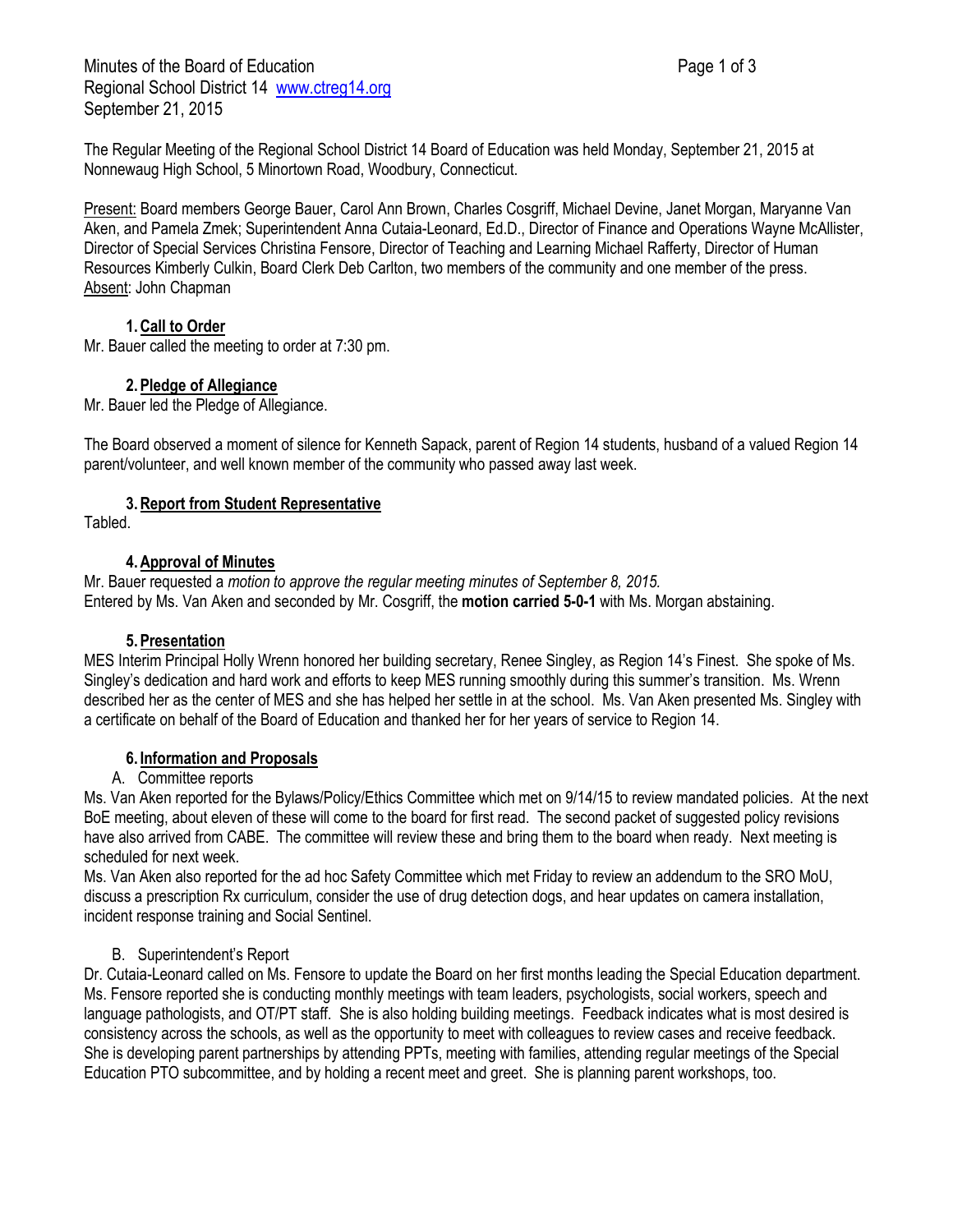Minutes of the Board of Education **Page 2 of 3** and 2 of 3 Regional School District 14 [www.ctreg14.org](http://www.ctreg14.org/) September 21, 2015

Ms. Fensore provided numbers of students placed out of district, noting that number has decreased over the past few years and crediting Ms. Culkin with that accomplishment. She is also meeting weekly with Mr. McAllister to review all financial numbers, and they will implement processes for communication between the schools and central office, which was identified as a need. She reported on the transition program, in the building phase, and whose three students have been going to Woodbury Park and Rec on Fridays, are beginning work experiences, and are utilizing a life skills curriculum. Guest speakers have shared interview skills with them, and they have participated in community outings.

Ms. Fensore concluded with a personal highlight: photos of her  $2^{nd}$  place finish in the hay bale throwing contest at the Bethlehem Fair!

Ms. Zmek asked for the district's total number of identified students, and asked whether that number has also decreased. Ms. Fensore will obtain that information.

Dr. Cutaia-Leonard commented that Ms. Fensore's participation at the fair is an example of how the new administrators are quickly becoming part of the community and that the community is important to them. Board members expressed agreement.

Dr. Cutaia-Leonard presented information regarding district improvement planning, and her vision to make Region 14 an "overnight success over the next five years." She highlighted four primary areas of focus and priority: improving teaching and learning, fostering leadership at all levels, re-engaging the community into one school community, and ensuring we have the resources and finances needed to facilitate the learning environment we are working to create.

Revising the curriculum in the core four is a major goal: English/Language Arts in 2015-16, Math in 2016-17, Social Studies in 2017-18, and Science in 2018-19. During 2015-16, the district is redesigning learning spaces, introducing Chromebooks, and working to enhance communication.

In 2016-17, Math curriculum will be revised; scheduling for learning will be addressed, a Teachers' Leadership Academy will be launched, and work will be done to build business and community partnerships.

In 2017-18, Social Studies curriculum will be the focus, as will defining the expectations for a graduate of Region 14 schools. Student voice will be explored, as well as the language of coding.

In 2018-19, the Science curriculum will be addressed, career exploration will become part of the program of studies, and enrichment will be offered to all students. This will be a year for celebration of learning.

The 2019-2020 year remains under construction, as the team assesses the progress made in prior years and adjusts to continue moving forward.

Dr. Cutaia-Leonard invited the Board and community to share ideas and feedback.

Next, she shared with the Board as an FYI information regarding changes needed to the SRO MoU which have come about due to legislation. She supplied copies of the original MoU, the legislation causing the changes, and a draft of an addendum.

Lastly, she notified the Board of the potential of having drug detection dogs at some point this year come to NHS due to the number of drug related offenses at that school. Board policy allows for it, and the school would go into lockdown while the search was conducted. Only spaces and property would be involved, and no people would be searched by the dogs.

## C. Board Chair's Comments

Mr. Bauer again reminded the audience of the Go the Distance for Scholars event this coming weekend, as well as the drug take back efforts at both the Woodbury and Bethlehem police facilities from 10 am – 2 pm.

# **7.Privilege of the Floor**

Janet Morgan, Woodbury Fire Chief, thanked Dr. Cutaia-Leonard for her attendance and participation at this year's carnival, where she served food for both companies. They will want to thank her at an upcoming meeting.

Carol Ann Brown, Chair of the Historical District of Bethlehem, thanked the 2 agriscience classes who came with their teacher, Eric Birkenberger, to spruce up the green prior to the fair. March Farms and True Value donated supplies, and the students cleaned up, planted and mulched. Ms. Zmek added that they worked on a particularly hot and muggy day, and it was much appreciated.